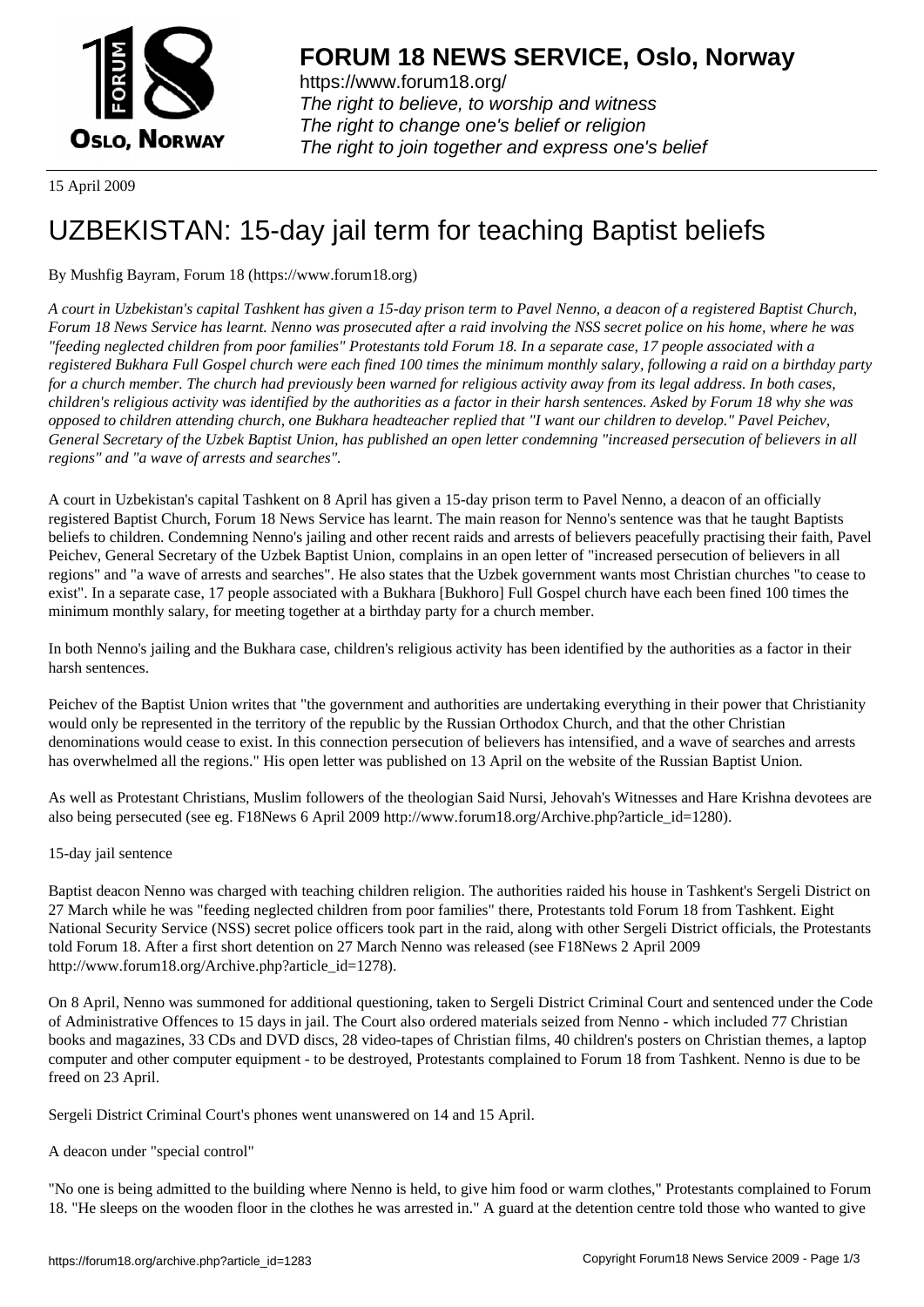is fed just one meal a day.

Deputy Hokim Shayislamov said he "would see" that Nenno would receive clothes and food but did not want to discuss the court decision. "I don't have time, I am in an important meeting," he told Forum 18 on 14 April when asked if the court's decision was justified.

17 people fined 100 times minimum monthly wage

In the central city of Bukhara, Judge Mahtob Khaitova of the Regional Criminal Court on 24 March upheld a 3 February court decision to fine 17 persons – 13 members of the registered Sun Bokym Full Gospel Church of Bukhara and four other "non-members" – 100 times the minimum monthly salary. The minimum monthly salary is, from 16 November 2008, 28,040 Soms (128 Norwegian Kroner, 15 Euros or 20 US Dollars). The majority of Uzbekistan's population exist on very low incomes.

Judge Shukhrat Yadgarov, of the Bukhara City Criminal Court, on 3 February fined the following members of the Sun Bokym Church: Eduard and Alla Kim (the pastor of the church and his wife); Gulbahor, Parviza and Feruza Barakayeva; Firaya Abrosimova; Zilola Kalandarova; Muboshira Avezova; Nigora Nafasova; Natalya Orlova; Malika Kobylova; Alisher and Khurshida Mamedov.

Four other "non-members" were also fined: Lola Kodyrova; Fotima Pshikhacheva; Elmira Khasanova; and Olga Yegorova. Protestants have insisted to Forum 18 that these four are "just friends and acquaintances" of church members. All four stated in both court hearings that they came to a birthday party, and that they were not members of the church. However both courts alleged that they are church members.

Significant numbers of the 17 sentenced people are on very low incomes, have other family members dependent on their low incomes, or suffer from serious illnesses.

The court verdict, seen by Forum 18, declares that the 17 were convicted under Administrative Code Article 240 Part 2, which punishes "proselytism", and Article 241, which punishes violating the procedure for teaching religion.

Judge Yadgarov claimed in his decision that on 8 January in Barakaeva's home Eduard Kim was engaged in privately teaching religious doctrines, violating the procedure for teaching religious doctrines, and in missionary activity, converting people of one faith to another. Police Inspector Anvar Fazilov and policeman Alisher Ondayev of Bukhara Police Officer both admit in the court decision that they raided Barakaeva's home on 8 January. "I saw a table laid for a celebration. We found religious materials and literature, which we confiscated," reports Inspector Fazilov.

The Protestants explained to Forum 18 that they had gathered in Barakaeva's home to celebrate Natalya Orlova's birthday. "We had a birthday party in Gulbahor's home. She offered her home since Natalya's daughter had a baby recently, and needed rest," they told Forum 18.

The court decision claims that, even though the people gathered in Barakaev's home told the court that they were celebrating a birthday, the court had reasons to conclude that it was a religious meeting. The reasons the court claims are the presence of religious literature, and Orlova's birthday party being held on 8 January, instead of her 7 January birthday.

### Children's religious activity attacked

The court decision states that on 17 September 2008 Bukhara Regional Justice Department had, after a raid, warned the church for holding religious activity outside its legal address. It also claims that, on 3 January 2009, Shahodat Babaeva and Shahnoza Rakhmatova, the headteachers of Schools number 30 and 37 of Bukhara City had complained to the Regional Justice Department, about children attending the church inviting other children from their schools to church activities.

Pressure on school children who attend places of worship in other parts of Uzbekistan - including mosques and Christian churches as well as on their parents has been increased (see F18News 12 January 2009 http://www.forum18.org/Archive.php?article\_id=1239).

Headteacher Rakhmatova of School 37 said she had "no desire whatsoever" to talk about this to "anyone." "Please, understand, I cannot say anything about it," she insisted to Forum 18 on 15 April, when asked why she complained to the Justice Department. She gave the same answer when asked whether she had complained to the Justice Department.

Headteacher Babaeva of School 30 said she did not complain to the Regional Justice Department but "tried to convince" some parents not to take their children to church services in their free time. She suggested instead that the children be brought to sports activities arranged by her school. Told that the court decision specifies that she did complain to the Justice Department, Babaeva said, "It is not true. I never complained." Asked why she was against children attending a church, she responded: "I want our